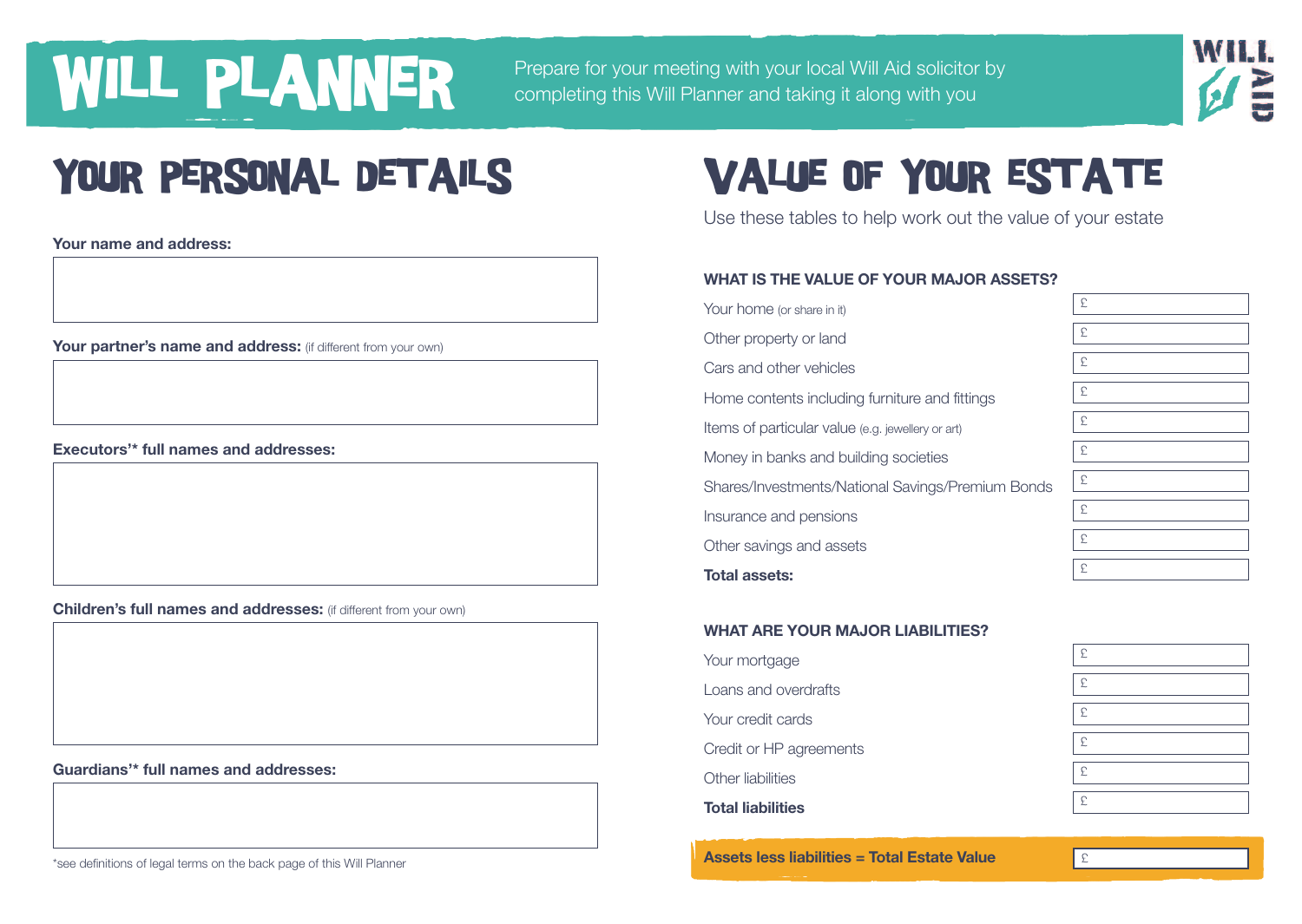# **WILL PLANNER** Prepare for your meeting with your local Will Aid solicitor completing this Will Planner and taking it along with you

Prepare for your meeting with your local Will Aid solicitor by



### BEQUESTS

**Specific Bequests (item):** Write down the full names and addresses of all individuals and charities (with registered charity numbers) you want to benefit, with a brief description of the item.

**Pecuniary Bequests (set amount of money):** Write down in full the names and addresses of all individuals and charities (with registered charity numbers) you want to benefit and the amount.

**Residuary Bequests (a percentage or all of the residue of your estate):** Write down the full names and addresses of all individuals and charities (with registered charity numbers), with their proportion of the residue of your estate.

**What do you want to happen to your bequests if any of your beneficiaries die before you do?**

On a separate sheet, please list any questions you may have for your solicitor and keep it with your Will Planner in a safe place. Note: this Will Planner cannot be used as a valid Will.

## **GIFTS TO CHARITY**

Make a note of any specific gifts you want to leave Could you consider leaving a gift in your Will to charity?

When making or amending a Will, many people like to take the opportunity to include a gift to one or more of their favourite charities. This is a wonderful way to leave a lasting legacy to a cause close to your heart.

Even a small percentage of your estate can achieve so much for the charity of your choice. Leaving a gift of £1,600 could recruit and train a new Childline Counsellor who could help 200 children each year through their worries and distress. A gift of £3,000 could protect a whole community from lifethreatening dengue fever by providing mosquito nets and health care training.

Gifts of this kind – known as legacies – are enormously important to charities. For the charities that make up Will Aid, for example, legacies represent up to 50% of their annual income. Without these legacies many charities simply would not be able to continue their work.

So before you meet your Will Aid solicitor, do think about which charity or charities you might like to include in your Will. They will then be able to guide you on the exact wording.

*"Since the rest of our family are well provided for and we've always supported charities, it's <sup>a</sup> great choice to continue to support them if the worst happens."* **Jeremy Townhill**